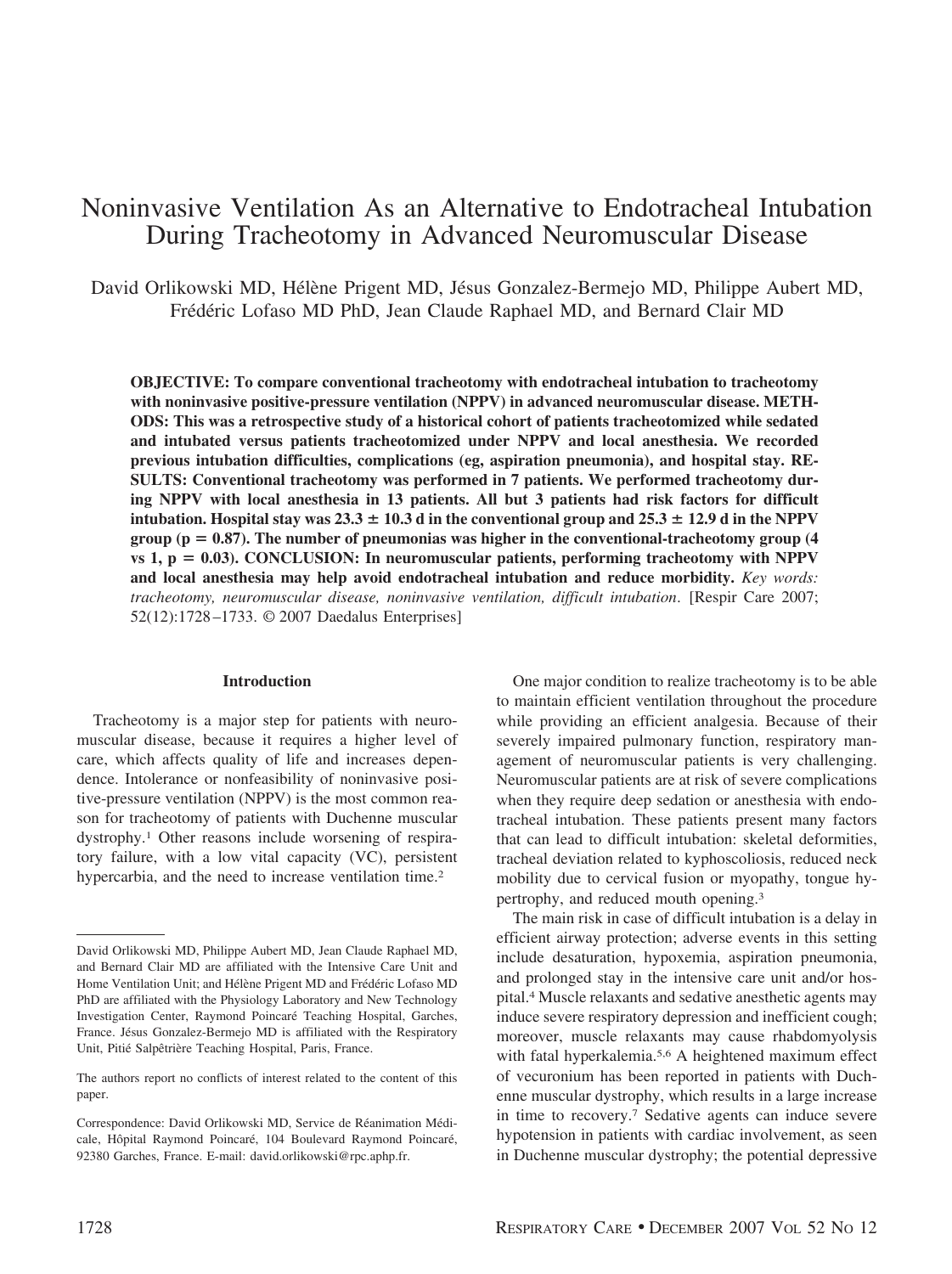effect of sedatives on cardiac contractility must be considered when used in patients with cardiac dysfunction and at risk of life-threatening cardiac dysrhythmia.8

The difficulties and risks associated with endotracheal intubation in patients with advanced neuromuscular disease prompted us to compare our experience with 2 tracheotomy procedures: (1) conventional tracheotomy with sedation and intubation and (2) tracheotomy with local anesthesia and NPPV, as it was recently proposed for gastrostomy procedure in Duchenne muscular dystrophy or in amyotrophic lateral sclerosis.<sup>9-11</sup>

## **Methods**

We conducted a retrospective study to compare an initial period when patients were deeply sedated and intubated for tracheotomy to a period when patients underwent tracheotomy with local anesthesia and NPPV but without sedation. Patients with neuromuscular disease followed up at the 8-bed home ventilation unit of the Raymond Poincaré Teaching Hospital intensive care unit and who underwent elective tracheotomy were eligible. Patients were ventilated, using volume or pressure home ventilators, via nasal mask and/or mouthpiece during nighttime and daytime, for at least 8 hours a day. Tracheotomy was proposed to any patient who presented with one of the following:  $VC < 20\%$  of predicted with persistent hypercarbia, recurrence of respiratory failure symptoms despite good adherence to home ventilation, or NPPV intolerance. In the conventional-tracheotomy group, patients intubated in the days before tracheotomy were excluded, as were patients with acute respiratory failure in the NPPV-tracheotomy group. The following data were obtained from the patient's medical record: neuromuscular diagnosis, VC, blood gas values before tracheotomy during spontaneous breathing (at least 2 h before, when possible) and during ventilation, and ventilation variables (mode, interface type, hours of ventilation per 24 h). We also recorded the Mallampati score before tracheotomy<sup>12</sup> and risk factors for intubation difficulties (tongue hypertrophy, difficult mouth opening, mouth aperture  $<$  3 cm, inability to hyperextend the neck, and kyphoscoliosis with tracheal deviation demonstrated either clinically or on a chest radiograph).<sup>13,14</sup> Physiological data, including pulse oximetry, continuous electrocardiogram, and blood pressure, were monitored throughout the intervention. We recorded the following complications: intubation difficulty or impossibility (in the conventionaltracheotomy group), ventilation impossibility or need for emergency intubation (NPPV-tracheotomy group), bleeding that required vascular ligation, decannulation, pneumonia,15 and death. We also recorded hospital stay. Consent was obtained from each patient or the patient's family. The study was approved by our institutional review board.

# **Tracheotomy Procedures**

Coagulation tests, electrocardiography, and chest radiography were performed prior to tracheotomy. Each procedure was performed in the intensive care unit at bedside by 2 senior intensivists. Five of the co-authors (PA, BC, JG, DO, and HP) performed the procedures. A trained otolaryngologist (PA) was available if needed. Other attending personnel included a respiratory therapist and intensive care nurses. Surgical aseptic technique with sterile drapes was used. A 1.5–2-cm horizontal incision was made over the second tracheal ring. The soft tissues were dissected down to the trachea, a tracheal incision was made between the second and third ring, and a tube (Tracheoflex, Rusch, Duluth, Georgia) was inserted.

**Conventional Tracheotomy.** During the first period of the study, 1998 –2001, we used a classical approach to tracheotomy. All the patients were screened for difficult intubation via clinical examination and measurement of Mallampati score. The suction unit, oxygen source, laryngoscopic blade, light source, endotracheal tube, and fiberscope were prepared and verified prior to each intubation. Proper patient positioning was obtained with alignment of the oral, pharyngeal, and laryngeal axis to provide the best visualization of the vocal cords. All the patients were pre-oxygenated by breathing pure oxygen through a face mask, and were sedated with midazolam (5–10 mg) and fentanyl (100–300  $\mu$ g), to perform direct laryngoscopy and insert the endotracheal tube. Difficult intubation was defined by 2 unsuccessful trials with laryngoscope and the requirement to use the fiberoptic endoscope. Impossible intubation was defined by emergency tracheotomy because of lack of effective tracheal access despite fiberoptic endoscopy.

**NPPV Tracheotomy.** During the second period of the study, 2001–2005, a procedure designed to avoid endotracheal intubation during tracheotomy was systematically proposed to patients who required tracheotomy. The patients were ventilated with their usual ventilation parameters and interface during the tracheotomy, and no endotracheal intubation was attempted. If necessary, oxygen could be added at the ventilator or mask to maintain oxygen saturation above 95%. Local anesthesia was achieved by injecting 2% lidocaine into the skin and soft tissues of the neck; small fentanyl boluses (30–50  $\mu$ g/kg/min) were added in case of pain. Consciousness was maintained throughout the entire procedure, and patients were regularly asked about comfort, need for oropharyngeal suctioning, and pain.

# **Statistics**

Qualitative values were compared with the Fisher's exact test, and quantitative values were compared with the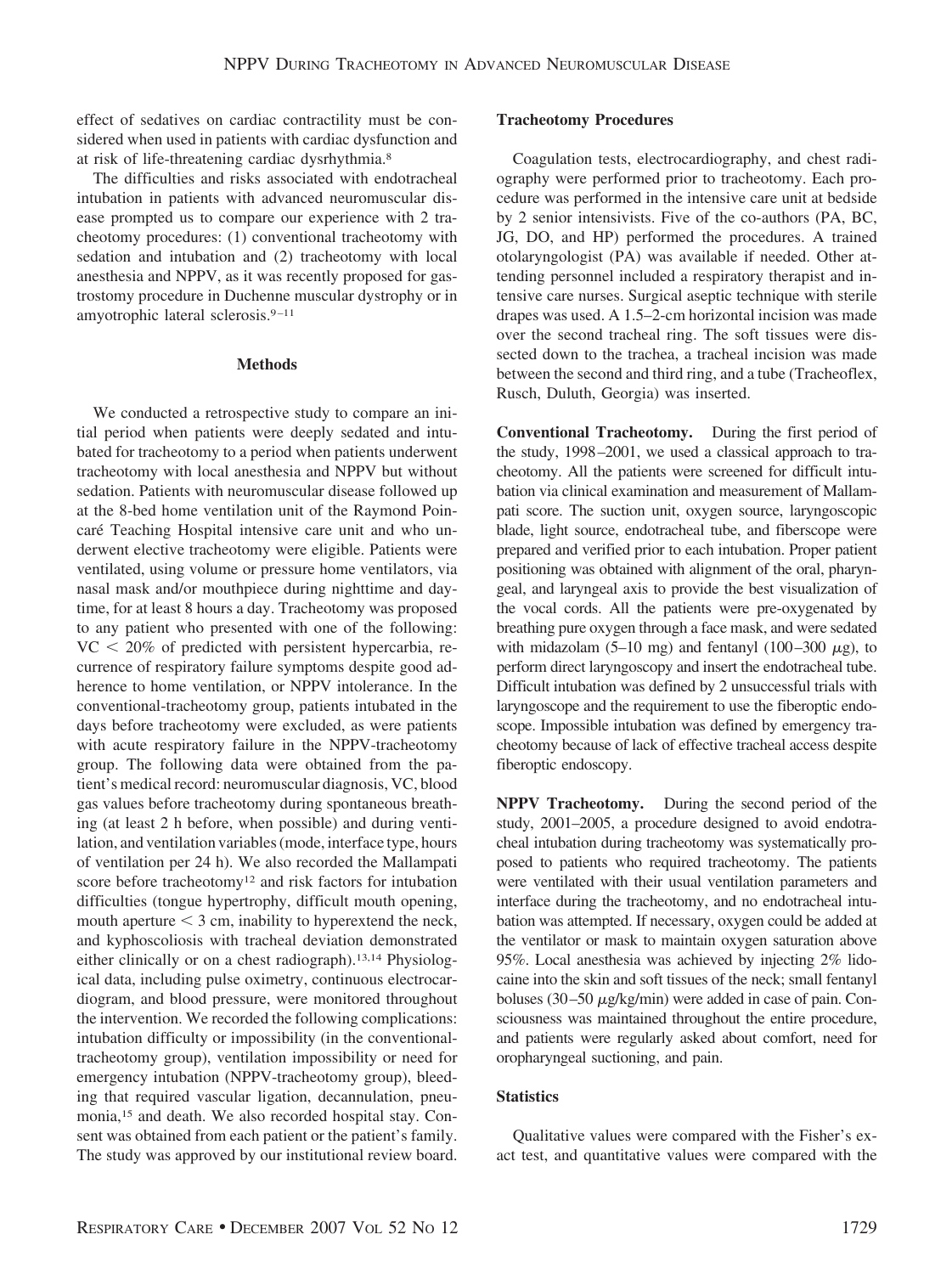| <b>NPPV</b><br>Patient No. | Neuromuscular disease                                                 | Age $(y)$      | <b>Sex</b>   | <b>VC</b><br>(mean mL) | <b>VC</b><br>(mean % of<br>predicted)                | $P_{aCO_2}$<br>(mean mm $Hg$ )*         | Ventilation Time<br>(mean h/d)              |
|----------------------------|-----------------------------------------------------------------------|----------------|--------------|------------------------|------------------------------------------------------|-----------------------------------------|---------------------------------------------|
| 1                          | Duchenne muscular dystrophy                                           | 32             | M            | <b>ND</b>              | ND                                                   | ND                                      | 24                                          |
| $\overline{2}$             | Duchenne muscular dystrophy                                           | 28             | M            | 700                    | 15                                                   | 42.8                                    | 20                                          |
| 3                          | Duchenne muscular dystrophy                                           | 17             | M            | 360                    | 9                                                    | 37.3                                    | 8                                           |
| $\overline{4}$             | Duchenne muscular dystrophy                                           | 20             | M            | 300                    | 10                                                   | 60.0                                    | 20                                          |
| 5                          | Duchenne muscular dystrophy                                           | 35             | M            | <b>ND</b>              | <b>ND</b>                                            | ND                                      | 24                                          |
| 6                          | Acid maltase deficiency                                               | 22             | F            | 590                    | 16                                                   | ND                                      | 24                                          |
| 7                          | Duchenne muscular dystrophy                                           | 20             | M            | 610                    | 13                                                   | 51.7                                    | 8                                           |
| 8                          | Duchenne muscular dystrophy                                           | 19             | M            | 440                    | 12                                                   | 45                                      | 10                                          |
| 9                          | Duchenne muscular dystrophy                                           | 21             | M            | 400                    | 10                                                   | 43.9                                    | 12                                          |
| 10                         | Duchenne muscular dystrophy                                           | 25             | M            | 410                    | 8                                                    | 46.7                                    | 8                                           |
| 11                         | Duchenne muscular dystrophy                                           | 28             | M            | 520                    | 11                                                   | 55.9                                    | 15                                          |
| 12                         | Becker muscular dystrophy                                             | 29             | M            | 770                    | 16                                                   | 46.0                                    | 11                                          |
| 13                         | Duchenne muscular dystrophy                                           | 19             | M            | 400                    | 10                                                   | 53.6                                    | 12                                          |
| Mean $\pm$ SD              |                                                                       | $24.2 \pm 5.7$ | NA           | $500 \pm 143$          | $11.8 \pm 2.7$                                       | $48.3 \pm 6.9$                          | $15.1 \pm 6.4$                              |
| Intubation<br>Patient No.  | Neuromuscular disease                                                 | Age $(y)$      | Sex          | <b>VC</b><br>(mean mL) | V <sub>C</sub><br>(mean % of predicted) <sup>†</sup> | $P_{\text{aCO}_2}$<br>(mean mm $Hg$ )*† | Ventilation Time<br>(mean $h/d$ ) $\dagger$ |
|                            | Duchenne muscular dystrophy                                           | 26             | M            | 375                    | 8                                                    | 46.4                                    | 12                                          |
| $\overline{c}$             | Duchenne muscular dystrophy                                           | 20             | M            | 560                    | 13                                                   | 51.1                                    | 12                                          |
| 3                          | Limb girdle muscular dystrophy 2C                                     | 30             | M            | 650                    | 14                                                   | 53.0                                    | 11                                          |
| 4                          | Duchenne muscular dystrophy                                           | 28             | M            | <b>ND</b>              | <b>ND</b>                                            | ND                                      | 24                                          |
| 5                          | Congenital muscular dystrophy 1C<br>(Fukutin-related protein deficit) | 37             | $\mathbf{F}$ | 440                    | 14                                                   | 46.0                                    | 24                                          |
| 6                          | Duchenne muscular dystrophy                                           | 22             | M            | 300                    | 8                                                    | 58.2                                    | 8                                           |
| 7                          | Limb girdle muscular dystrophy 2C                                     | 36             | M            | 590                    | 12                                                   | 53.1                                    | 8                                           |
| Mean $\pm$ SD              |                                                                       | $27.2 \pm 6$   | <b>NA</b>    | $485 \pm 136$          | $11.5 \pm 2.6$                                       | $51.3 \pm 4.2$                          | $14.1 \pm 6.4$                              |
|                            |                                                                       |                |              |                        |                                                      |                                         |                                             |

| Table 1. |  |  | <b>Study Cohort Characteristics</b> |
|----------|--|--|-------------------------------------|
|----------|--|--|-------------------------------------|

\*During spontaneous breathing.

<sup>†</sup>The noninvasive positive-pressure ventilation (NPPV) and conventional-intubation groups had similar vital capacity (VC) (p = 0.90), Paco<sub>2</sub> (p = 0.356), and ventilation h/d (p = 0.81).

 $ND = no$  data available

 $NA = not applicable$ 

nonparametric Mann-Whitney test. p values  $< 0.05$  were considered statistically significant.

#### **Results**

Of the 20 patients who met inclusion criteria during the study period (1998 –2005), 16 had Duchenne muscular dystrophy or Becker muscular dystrophy, and 4 had other muscle diseases (limb-girdle muscular dystrophy, limb girdle muscular dystrophy  $2C$ ,  $n = 2$ ), acid maltase deficiency  $(n = 1)$ , or congenital muscular dystrophy with fukutin-related gene deficit (fukutin-related protein, congenital muscular dystrophy 1C,  $n = 1$ ). There were 18 men and 2 women, and the subjects' mean  $\pm$  SD age was  $25.7 \pm 6.1$  y (Table 1). The average hours of ventilation per day was  $14.7 \pm 6.5$  h. Seven patients (2 in the conventional group and 5 in the NPPV group) were ventilated for  $> 20$  h/d, and 5 were totally dependent on the ventilator (2 in the conventional group and 3 in the NPPV group). Mean  $\pm$  SD VC was 495  $\pm$  141 mL (11.7  $\pm$  2.7 percent of predicted).  $P_{aCO_2}$  during at least 2 hours free of mechanical ventilation was obtained from only 16 patients; the mean value was  $48.7 \pm 5.3$  mm Hg. No patient in either group had bulbar dysfunction with patent clinical dysphagia.

All patients except 3 (1 in the conventional group and 2 in the NPPV group, Table 2) had risk factors for difficult intubation, with a Mallampati score higher than II  $(p = 0.92)$ . Difficult intubation occurred in 4 patients in the conventional group; intubation with fiberoptic endoscopy was successful in 3 of these patients but failed in one patient, who therefore underwent emergency tracheotomy while being ventilated with a manual insufflator. All these patients experienced oxygen desaturation. There were no major cardiac arrhythmias.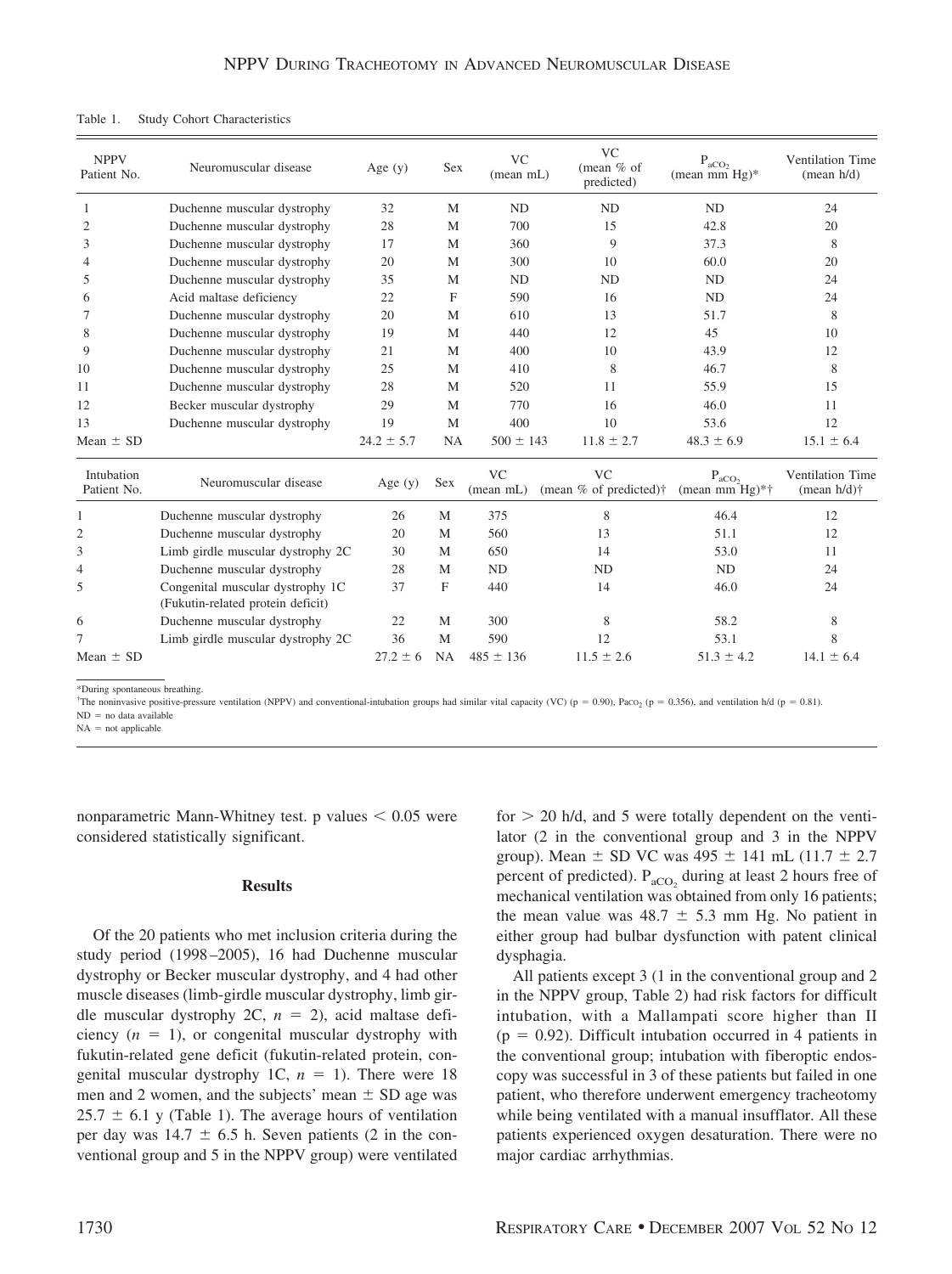| <b>NPPV</b><br>Patient No. | Risk Factors for Difficult Intubation                                             |                     | Mallampati<br>Hospital Stay (d)* | Complications                   |  |
|----------------------------|-----------------------------------------------------------------------------------|---------------------|----------------------------------|---------------------------------|--|
| $\mathbf{1}$               | Tongue hypertrophy, reduced mouth opening, neck<br>immobility                     | IV                  | 10                               | None                            |  |
| $\overline{2}$             | Neck immobility                                                                   | Ш                   | 20                               | None                            |  |
| 3                          | Neck immobility                                                                   | III                 | 30                               | None                            |  |
| $\overline{4}$             | Neck immobility                                                                   | III                 | 27                               | None                            |  |
| 5                          | Tongue hypertrophy, reduced mouth opening, neck<br>immobility                     | IV                  | 21                               | None                            |  |
| 6                          | None                                                                              | П                   | 63                               | Early decannulation             |  |
| 7                          | Reduced mouth opening, neck immobility                                            | IV                  | 36                               | None                            |  |
| 8                          | Neck immobility                                                                   | Ш                   | 11                               | None                            |  |
| 9                          | Tongue hypertrophy, reduced mouth opening, neck<br>immobility                     | IV                  | 30                               | None                            |  |
| 10                         | Tongue hypertrophy, reduced mouth opening, reduced<br>neck mobility               | IV                  | 20                               | Seizure, pneumonia              |  |
| 11                         | Tongue hypertrophy, reduced mouth opening, reduced<br>neck mobility               | IV                  | 20                               | None                            |  |
| 12                         | Reduced neck mobility                                                             | $\mathbf{I}$        | 21                               | None                            |  |
| 13                         | Tongue hypertrophy, reduced mouth opening, neck<br>immobility                     | IV                  | 20                               | None                            |  |
| Intubation<br>Subject No.  | Risk Factors for Difficult Intubation                                             | Mallampati<br>Score | Hospital Stay (d)                | Complications                   |  |
| $\mathbf{1}$               | Kyphoscoliosis with tracheal deviation, reduced mouth<br>opening, neck immobility | IV                  | 41                               | Failed intubation, pneumonia    |  |
| 2                          | Tongue hypertrophy, reduced mouth opening, neck<br>immobility                     | IV                  | 11                               | Failed intubation               |  |
| 3                          | Tongue hypertrophy, kyphoscoliosis with tracheal<br>deviation                     | Ш                   | 15                               | Pneumonia                       |  |
| 4                          | Tongue hypertrophy, difficulty opening the mouth,<br>neck immobility              | IV                  | 21                               | Difficult intubation, pneumonia |  |
| 5                          | Tongue hypertrophy, reduced mouth opening, neck<br>immobility                     | IV                  | 35                               | None                            |  |
| 6                          | Tongue hypertrophy, reduced mouth opening, neck<br>immobility                     | IV                  | 15                               | Difficult intubation            |  |
| 7                          | Reduced neck mobility                                                             | $\rm II$            | 25                               | Pneumonia                       |  |

Table 2. Differences Between the NPPV and Conventional Ventilation Subjects

\*The noninvasive positive-pressure ventilation (NPPV) and conventional-intubation groups had similar duration of hospitalization ( $p = 0.87$ ) and number of patients with a Mallampatti score  $> 2$  (p  $= 0.92$ ). There were significantly fewer pneumonias in the NPPV group than in the conventional-ventilation group ( $p = 0.03$ ). NPPV - noninvasive positive-pressure ventilation

There were 5 pneumonias, all of which occurred within the first 5 days after tracheotomy, which suggests aspiration as the cause of the pneumonia. Pneumonia was more common in the conventional-tracheotomy group  $(p = 0.03)$  (see Table 2); the only pneumonia in the NPPV group was diagnosed after a seizure due to lidocaine injection (error of dosage). Inadvertent decannulation occurred in one patient in the NPPV group, and was corrected immediately at bedside, without any consequence. There were no desaturations or arrhythmias in the NPPV group. There were no cases of bleeding or death. Mean  $\pm$  SD total hospital stay was 24.6  $\pm$  12.4 d for the whole study group,  $25.3 \pm 12.9$  d for the NPPV

group, and  $23.3 \pm 10.3$  d for the conventional group  $(p = 0.87)$ .

# **Discussion**

In these neuromuscular patients with severe restrictive respiratory failure, and who required tracheotomy (either because of disease progression or acute respiratory failure), endotracheal intubation and deep sedation for tracheotomy were associated with a significantly higher incidence of pneumonia than was tracheotomy under local anesthesia and NPPV. There was no significant difference in hospital stay between the NPPV and conventional groups.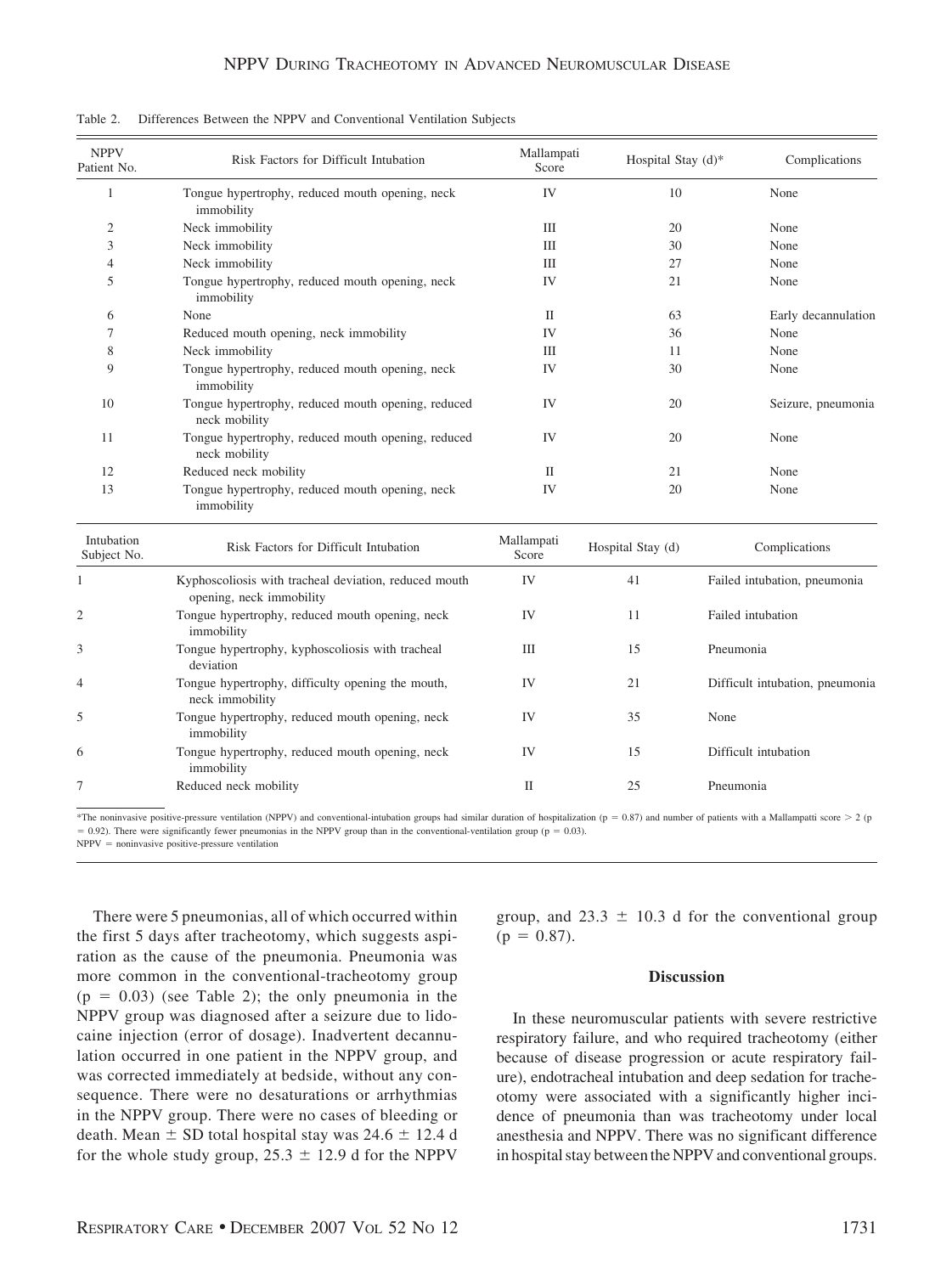Our purpose was to evaluate if tracheotomy under local anesthesia and NPPV reduced complications associated with intubation during tracheotomy in patients with severe pulmonary restrictive failure. Our method can be compared to gastrostomy insertion procedures in patients with amyotrophic lateral sclerosis or Duchenne muscular dystrophy.9,10 Our objective is to reduce hospital morbidity due to pulmonary complications related to intubation difficulties.16

Progress in medical management of neuromuscular disorders has resulted in longer survival. People with advanced neuromuscular disease, such as muscular dystrophy, now more frequently require invasive and painful procedures, and, therefore, deep sedation or anesthesia. In this series, patients who underwent tracheotomy had advanced disease with severe cardiac and respiratory involvement. They were particularly at risk of heightened sensitivity to sedatives and cardiorespiratory complications.

Some neuromuscular diseases are associated with major skeletal deformities that limit neck extension and/or cause macroglossia and reduced mouth opening.17 We know of no recommendations available for intubation of patients with neuromuscular disease. The American Society of Anesthesiologists Task Force on Management of the Difficult Airway recently published an update of practice guidelines.5,18,19 Factors that predict difficult intubation include an inter-incisor distance  $<$  3 cm, a Mallampati score  $>$  II, decreased mandibular space compliance, and a short thick neck with impossible extension. Most of our patients had such risk factors.

In an earlier study, the relative risk of difficult intubation increased with Mallampati score.3 Seventeen of our 20 patients were Mallampati class III or IV, and 1 patient was impossible to intubate.

NPPV (via nasal mask, face mask, mouthpiece, or laryngeal mask) has been proposed in children with facial deformities, cervical spine rigidity, and neuromuscular disease undergoing invasive medical or surgical procedures to provide safe respiratory support during deep sedation or anesthesia.9,11,13,14,20 These techniques require well-trained physicians who are able to adapt the ventilator settings in response to the loss of spontaneous breathing due to sedation, or to change the method of ventilation during the procedure. No change in ventilator settings was necessary in our patients. The risk that NPPV might expose the patients to a lack of efficient airway protection during the procedure must be counterbalanced against the risks linked to endotracheal intubation.

Regional anesthesia is used to eliminate hazards associated with general anesthesia and to facilitate chest physiotherapy in patients with Duchenne muscular dystrophy.5 The advantages of avoiding general anesthesia include maintenance of the ability to cough and to swallow, as well as to breathe spontaneously, even in the event of decannulation in patients with low VC and low respiratory reserve. Neuromuscular patients often present piecemeal deglutition and impairment of breathing-swallowing interaction.21 Swallowing disorders and inability to clear the airway22,23 may be worsened by the use of sedative drugs, anesthetics, and muscle relaxants, which increase the risk of aspiration pneumonia.5 Considering that intubation is often difficult and hazardous in patients with advanced neuromuscular disease, this additional factor may explain the high rate of aspiration pneumonia in the intubation group. On the other hand, the NPPV procedure allowed patients to remain conscious and therefore preserved voluntary breathing, swallowing, and coughing, and facilitated suctioning of oropharyngeal secretions, if needed, which reduced the risk of aspiration.

One of our patients experienced a seizure, which might have been an adverse effect of lidocaine injection, resulting from unexpected penetration of the compound into the bloodstream. This complication was anecdotal and probably more related to the high concentration of the anesthetic used than to the procedure itself. This complication was not observed again after we switched to a less concentrated product.

Tracheotomy is a surgical procedure that should be performed only by experienced physicians. Recently introduced techniques include percutaneous tracheotomy via puncture and progressive dilation with a bougie24 or a grip,25 and tracheotomy via endoscopic access.26 These methods do not require in-depth knowledge of neck anatomy, compared to surgical tracheotomy. During tracheotomy, ventilation can be provided via laryngeal mask or Combitube.20,27,28 These techniques are not recommended for patients with cervical deformity29 and therefore do not seem suitable for patients with neuromuscular diseases; further evaluation of these techniques is necessary in this population. Cannula malposition has been reported in up to 25% of cases, and bleeding due to blood vessel injury can occur.<sup>30,31</sup>

The present study has major limitations because of the small number of subjects, the retrospective design, and the long study period (over 8 years). Practices may have been influenced by evolution of procedures; however, there were no major changes in therapies or supportive approaches (ventilation techniques, interfaces, and cough assistance) in the neuromuscular population during the study period. Intubation and tracheotomy were performed by the same team of trained senior physicians, and the sedation protocol with midazolam and fentanyl was not modified during the study period.

We did not find a difference in hospital stay between the groups. However, regardless of complications during or after the procedure, the post-tracheotomy period is dedicated to the education of the patient and family in regard to the tracheostomy tube and suctioning techniques. Dis